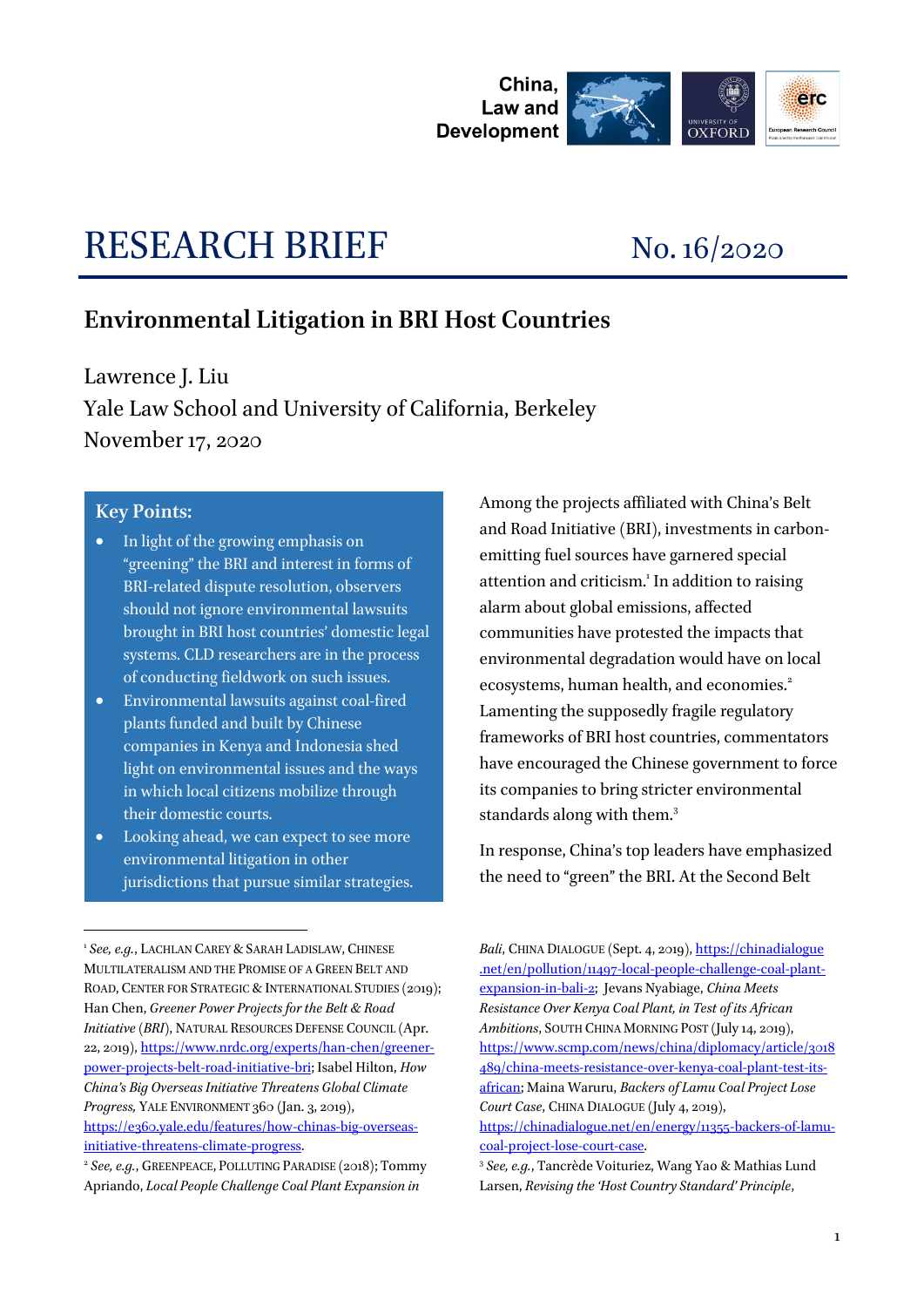and Road Forum in April 2019, President Xi Jinping stressed "open, green and clean cooperation," and suggested that China "may launch green infrastructure projects, make green investment and provide green financing to protect the Earth which we all call home."<sup>4</sup> Chinese agencies are also increasingly involved in the dayto-day work of environmental governance along the Belt and Road.<sup>5</sup>

Alongside discussions about greening the BRI, a parallel literature on BRI-related dispute resolution has emerged. These works have focused on the ecology of alternative dispute resolution centers and their likely role in arbitrating or mediating BRI-related disputes.<sup>6</sup> Much writing has also looked at the potential for dispute resolution by national Chinese courts, such as the China International Commercial Court.<sup>7</sup> Less scholarly attention, it seems, has been paid to litigation that arises in a host country's domestic legal system.<sup>8</sup>

This Research Brief draws attention to environmental lawsuits filed in a BRI host country's national court system. These instances of litigation not only occur, but they also have

<u>.</u>

impacts on the parties involved, as well as potential downstream effects in the host country and elsewhere. Below, I describe two recent examples in Kenya and Indonesia. In both cases, litigants requested that the courts halt the construction or expansion of Chinese-backed coal-fired power plants. In addition to explaining the projects, their connections to the BRI, and the plaintiffs' legal claims, I discuss the potential implications, including the high likelihood that similar environmental lawsuits will continue to occur.

### **Kenya: Save Lamu v. National Environmental Management Authority**

<span id="page-1-0"></span>In September 2014, the Amu Power Company won a bid to construct a 1050 mega-watt coal-fired power plant in Lamu County, Kenya—a coastal county famous for its island chains and natural beauty. Amu Power is run by a consortium of Kenyan, Omani, American, and Chinese companies, including the state-owned China Huadian Corporation.<sup>9</sup> In 2017, the state-owned Power Construction Corporation of China agreed to build the plant, and the plant had been

CLIMATE POLICY (2019); Elizabeth Losos et al., *Is a Green Belt and Road Feasible?*, WORLD BANK BLOGS (Jan. 29, 2019), [https://blogs.worldbank.org/trade/green-belt-and-road](https://blogs.worldbank.org/trade/green-belt-and-road-feasible-how-mitigate-environmental-risk-bri-infrastructure-project)[feasible-how-mitigate-environmental-risk-bri-infrastructure](https://blogs.worldbank.org/trade/green-belt-and-road-feasible-how-mitigate-environmental-risk-bri-infrastructure-project)[project.](https://blogs.worldbank.org/trade/green-belt-and-road-feasible-how-mitigate-environmental-risk-bri-infrastructure-project)

<sup>4</sup> Xi Jinping, President, People's Republic of China, Keynote Speech at the Opening Ceremony of the Second Belt and Road Forum for International Cooperation: Working Together to Deliver a Brighter Future for Belt and Road Cooperation (Apr. 26, 2019), [https://www.fmprc](https://www.fmprc.gov.cn/mfa_eng/zxxx_662805/t1658424.shtml) [.gov.cn/mfa\\_eng/zxxx\\_662805/t1658424.shtml.](https://www.fmprc.gov.cn/mfa_eng/zxxx_662805/t1658424.shtml)

<sup>5</sup> *See* Johanna Coenen et al., *Environmental Governance of China's Belt and Road Initiative*, ENVIRONMENTAL POLICY AND GOVERNANCE (2020).

<sup>6</sup> *See, e.g.*, Nguyen Thi Lan Anh & Mai Ngan Ha, *Legal Challenges to the Belt and Road Initiative*, *in* CRITICAL REFLECTIONS ON CHINA'S BELT & ROAD INITIATIVE 159 (2020); Matthew S. Erie, *The New Legal Hubs*, 60 VIRGINIA JOURNAL OF INTERNATIONAL LAW 225; Patrick M. Norton, *China's Belt and Road Initiative*, 13 UNIVERSITY OF PENNSYLVANIA ASIAN LAW

REVIEW 73 (2018); Malik R. Dahlan, *Envisioning Foundations for the Law of the Belt and Road Initiative*, 62 HARVARD INTERNATIONAL LAW JOURNAL ESSAY (2020).

<sup>7</sup> *See, e.g.*, Pamela Bookman, *The Adjudication Business*, 45 YALE JOURNAL OF INTERNATIONAL LAW 227 (2020); Sheng Zhang, *China's International Commercial Court*, 11 JOURNAL OF INTERNATIONAL DISPUTE SETTLEMENT 150 (2020); Matthew S. Erie, *Update on the China International Commercial Court*, CHINA, LAW AND DEVELOPMENT RESEARCH BRIEF (June 30, 2019)[, https://cld.web.ox.ac.uk/file/438421.](https://cld.web.ox.ac.uk/file/438421)

<sup>8</sup> One exception is Ma Tianjie, *INTERVIEW: China's Overseas Investments Face Legal Pushback*, DIALOGO CHINO (Feb. 4, 2020), [https://dialogochino.net/en/extractive](https://dialogochino.net/en/extractive-industries/33346-interview-chinas-overseas-investments-face-legal-pushback)[industries/33346-interview-chinas-overseas-investments](https://dialogochino.net/en/extractive-industries/33346-interview-chinas-overseas-investments-face-legal-pushback)[face-legal-pushback.](https://dialogochino.net/en/extractive-industries/33346-interview-chinas-overseas-investments-face-legal-pushback)

<sup>9</sup> Dana Ullman, *When Coal Comes to Paradise*, FOREIGN POLICY (June 9, 2019 04:48 AM)[, https://foreignpolicy.com](https://foreignpolicy.com/2019/06/09/when-coal-came-to-paradise-china-coal-kenya-lamu-pollution-africa-chinese-industry-bri) [/2019/06/09/when-coal-came-to-paradise-china-coal-kenya](https://foreignpolicy.com/2019/06/09/when-coal-came-to-paradise-china-coal-kenya-lamu-pollution-africa-chinese-industry-bri)[lamu-pollution-africa-chinese-industry-bri.](https://foreignpolicy.com/2019/06/09/when-coal-came-to-paradise-china-coal-kenya-lamu-pollution-africa-chinese-industry-bri)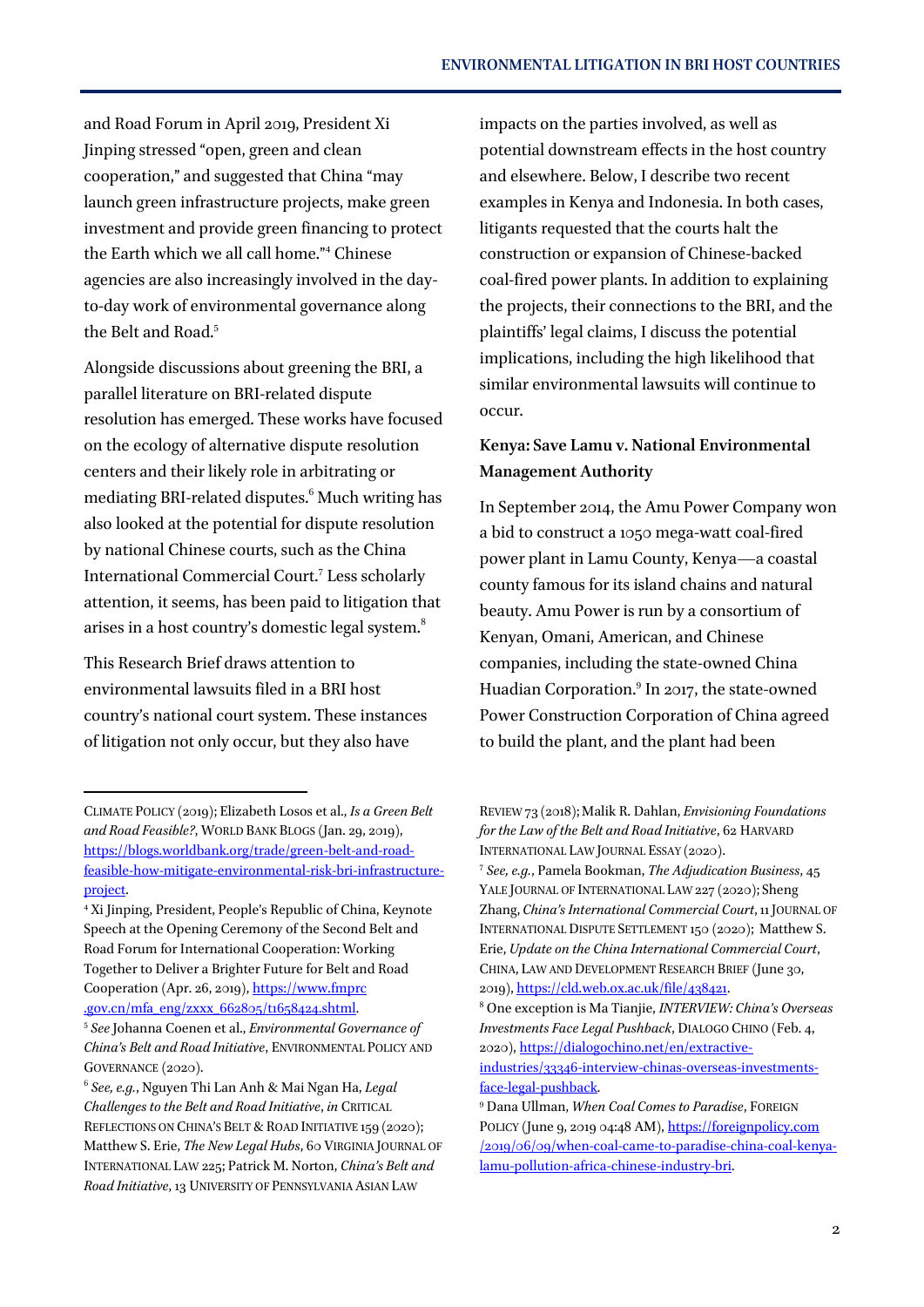designated as part of the BRI by the Chinese government.<sup>10</sup> Reports indicate that the Industrial and Commercial Bank of China provided loans that totaled somewhere between \$900 million and  $$1.2$  billion.<sup>11</sup>

The Lamu power plant project sparked immediate pushback. Activists argued that the plant would cause air pollution, water pollution, and increased carbon emissions that would result in premature human deaths, low birth weights, acid rain, and the destruction of mangrove forests and marine habitats.<sup>12</sup> Much attention was also paid to the plant's proximity to Lamu Town, a UNESCO World Heritage Site known for being "the oldest and best-preserved Swahili settlement in East Africa."<sup>13</sup>

In November 2016, Save Lamu and deCOALonize (two grassroots NGOs) filed a lawsuit in the National Environmental Tribunal of Kenya (NET) against the Amu Power Company and the Kenyan National Environmental Management Authority (NEMA).<sup>14</sup> In accordance with Kenyan statutes and regulations,<sup>15</sup> Amu Power conducted an Environmental and Social Impact Assessment (ESIA). In September 2016, NEMA approved the assessment and issued an Environmental Impact Assessment License. Arguing that the license was issued following a rushed consultation process and a lack of public participation, the litigants asked the NET to nullify the ESIA and to revoke the license.

<u>.</u>

In June 2019, the NET ruled on behalf of the plaintiffs. The NET found that both defendants failed to properly involve, engage with, and respond to the public during the ESIA process. For example, although there were various stakeholder meetings organized during the scoping phase of the project in 2015, there was no evidence that public consultation meetings took place when the ESIA study was being conducted between January and July 2016.<sup>16</sup> Nor was there any indication that the defendants sought or received public input during the study phase, despite the requirements in Kenya's Environmental Impact Assessment Regulations.<sup>17</sup>

After Amu Power sent the ESIA study to NEMA for review in July 2016, NEMA likewise did not properly engage with the public. Although NEMA held a number of public consultation meetings, the NET criticized the agency for "nonchalantly" dealing with community objections.<sup>18</sup> Moreover, the NET found that the agency had failed to make the information in the study report available "in good time to members of the public, or at all."<sup>19</sup> The lack of public participation also led the NET to question the quality of the proposed environmental mitigation measures, such as whether or not the study's adaptation measures for climate change complied with obligations under Kenya's Climate Change Act or the Paris Agreement.<sup>20</sup>

In addition to outlining the details of the inadequate process, the NET emphasized the

COMMISSION FOR ENVIRONMENTAL ASSESSMENT (Jan. 27, 2015), [https://www.eia.nl/en/countries/kenya/eia-profile.](https://www.eia.nl/en/countries/kenya/eia-profile) 

<sup>10</sup> Tom Wilson & Christian Shepherd, *Kenyan Court Blocks China-backed Power Plant on Environment Grounds*, FINANCIAL TIMES (June 27, 2019), [https://www.ft.com](https://www.ft.com/content/9313068e-98dc-11e9-8cfb-30c211dcd229) [/content/9313068e-98dc-11e9-8cfb-30c211dcd229.](https://www.ft.com/content/9313068e-98dc-11e9-8cfb-30c211dcd229)

<sup>11</sup> *Id.*; Nyabiage, *supra* not[e 2.](#page-0-0) Note also that U.S. company General Electric purchased a 20 percent stake worth \$400 million in the power plant in May 2018.

<sup>12</sup> Waruru, *supra* not[e 2.](#page-0-0)

<sup>&</sup>lt;sup>13</sup> Lamu Old Town, UNESCO WORLD HERITAGE CONVENTION, <https://whc.unesco.org/en/list/1055.>

<sup>&</sup>lt;sup>14</sup> Save Lamu v. National Environmental Management Authority (2019) (N.E.T.) (Kenya). <sup>15</sup> *See id.*; Arend Kolhoff, *Kenya SEA Profile*, NETHERLANDS

<sup>&</sup>lt;sup>16</sup> Save Lamu at 47.

<sup>17</sup> *Id.* at 48.

<sup>18</sup> *Id.* at 72.

<sup>19</sup> *Id.* at 69.

<sup>20</sup> *Id.* at 135-41.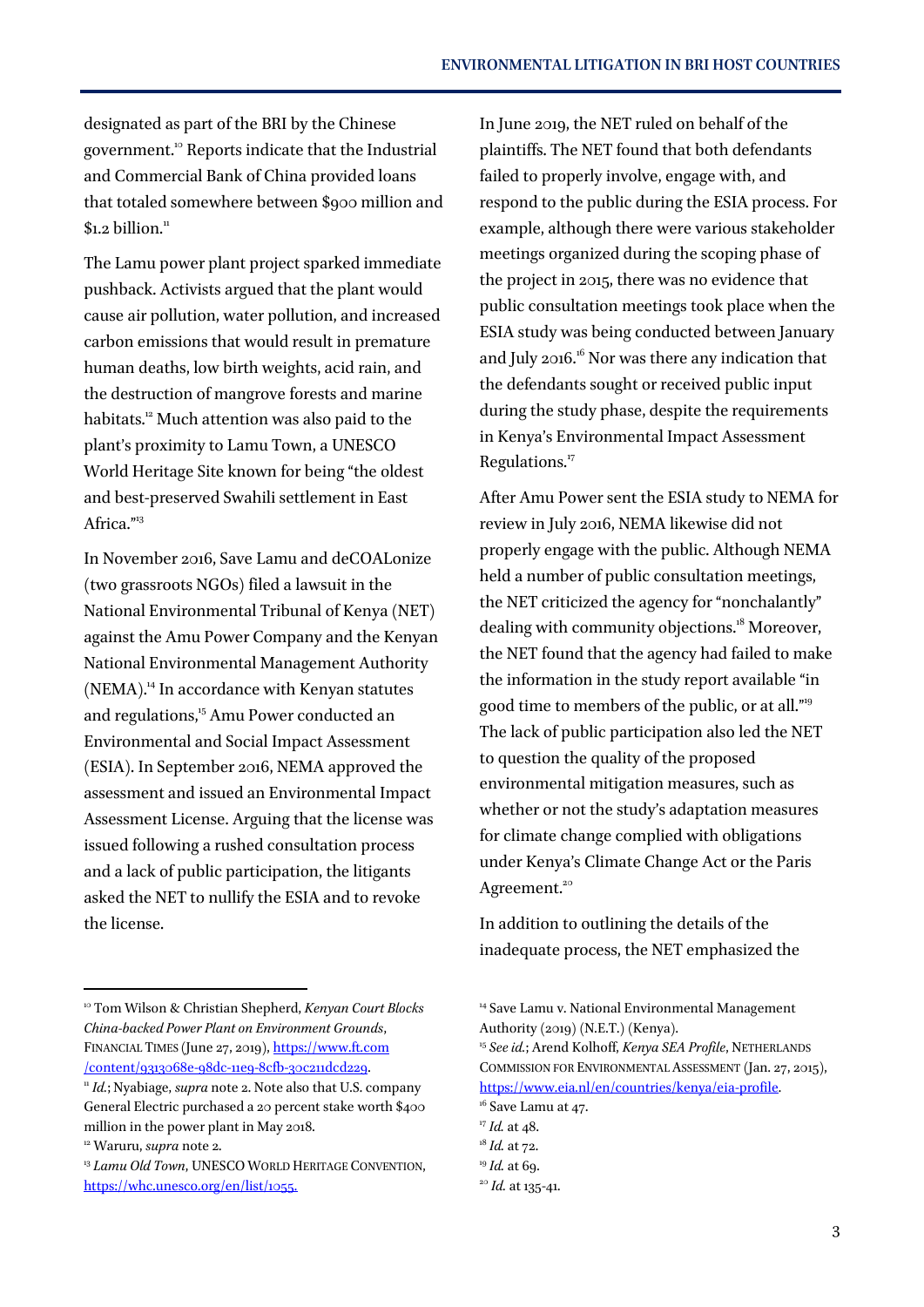normative significance of public participation, especially in the context of decisions regarding the proper balance between environmental protection and economic development:

[P]ublic participation in an EIA Study process is the oxygen by which the EIA study and the report are given life. In the absence of public participation, the EIA study process is a stillborn and deprived of life . . . . By all accounts, [this report] was an impressive piece of literal work but devoid of public consultation content . . . thus rendering it ineffective and at best only of academic value.<sup>21</sup>

#### **Indonesia: Wijana v. Governor of Bali Province**

Not all local environmental litigation is successful, however, as illustrated by the case of the Celukan Bawang coal-fired power station in North Bali, Indonesia. In October 2010, the Indonesian government and two subsidiaries of China Huadian Corporation reached an agreement on the construction of a 380-plus mega-watt power station.<sup>22</sup> The China Development Bank provided a \$700 million loan, with additional support coming from the Export-Import Bank of China.<sup>23</sup> The first units came online in August 2015. $24$ Although the project was conceived before the start of the BRI in 2012, reports suggest that China's National Development and Reform Commission (a key player in implementing the BRI) was a strong supporter of this and similar projects in Indonesia.<sup>25</sup>

Like the proposed Lamu power plant, the construction of the Celukan Bawang power station generated resistance from Indonesian citizens and international partners. Focusing here on the environmental concerns, NGO reports and news outlets have described the environmental degradation caused by the station's construction, which harmed the community's farming and fishing industries.<sup>26</sup> There was a lack of detail and transparency surrounding the station's waste management plan, and residents fear the potential negative effects of mercury pollution, falling coal ash, and nitrogen-dioxide emissions.<sup>27</sup>

In 2014, after the launch of the BRI, discussions about a second-phase expansion began. Following an environmental impact assessment, the proposed expansion plan received an Environmental Development Permit from the provincial government of Bali in April 2017. Against the backdrop of dissatisfaction with the existing power station and growing documentation of its negative effects, Indonesian residents and Greenpeace Indonesia filed an administrative lawsuit against the Bali provincial government in January 2018 for improperly issuing the environmental permit. $^{28}$ 

Similar to the litigation against the Lamu power plant, the plaintiffs focused on the lack of public participation and transparency during the permitting process.<sup>29</sup> They also criticized the environmental impact assessment for failing to holistically evaluate the environmental effects of

<u>.</u>

<sup>22</sup> *2 Chinese Firms to Build New Coal Plant*, JAKARTA POST (Oct. 29, 2010 10:53)[, https://www.thejakartapost](https://www.thejakartapost.com/news/2010/10/29/2-chinese-firms-build-new-coal-plant.html) [.com/news/2010/10/29/2-chinese-firms-build-new-coal](https://www.thejakartapost.com/news/2010/10/29/2-chinese-firms-build-new-coal-plant.html)[plant.html.](https://www.thejakartapost.com/news/2010/10/29/2-chinese-firms-build-new-coal-plant.html) 

<sup>23</sup> Apriando, *supra* not[e 2.](#page-0-0)

[politics/15/08/12/nsz10r317-celukan-bawang-coal-powered](https://en.republika.co.id/berita/en/national-politics/15/08/12/nsz10r317-celukan-bawang-coal-powered-plant-comes-on-stream-in-bali)[plant-comes-on-stream-in-bali.](https://en.republika.co.id/berita/en/national-politics/15/08/12/nsz10r317-celukan-bawang-coal-powered-plant-comes-on-stream-in-bali) 

<sup>21</sup> *Id.* at 73.

<sup>24</sup> Julkifli Marburn, *Celukan Bawang Coal Powered Plant Comes on Stream in Bali*, REPUBLIKA (Aug. 12, 2015 23:33), [https://en.republika.co.id/berita/en/national-](https://en.republika.co.id/berita/en/national-politics/15/08/12/nsz10r317-celukan-bawang-coal-powered-plant-comes-on-stream-in-bali)

<sup>25</sup> Yan Zhou & Zhaohua Huang, *Indonesian 'Gold Rush'*, CHINA DAILY (Nov. 15, 2010), [https://www.pressreader](https://www.pressreader.com/hong-kong/china-daily/20101114/282823597567522) [.com/hong-kong/china-daily/20101114/282823597567522.](https://www.pressreader.com/hong-kong/china-daily/20101114/282823597567522)  <sup>26</sup> GREENPEACE, *supra* not[e 2,](#page-0-0) at 5.

<sup>27</sup> *Id.* at 7; Apriando, *supra* not[e 2.](#page-0-0)

<sup>&</sup>lt;sup>28</sup> Complaint (Unofficial Translation), Wijana v. Governor of Bali Province (Jan. 24, 2018) (Indonesia). <sup>29</sup> *Id.* at 73-78.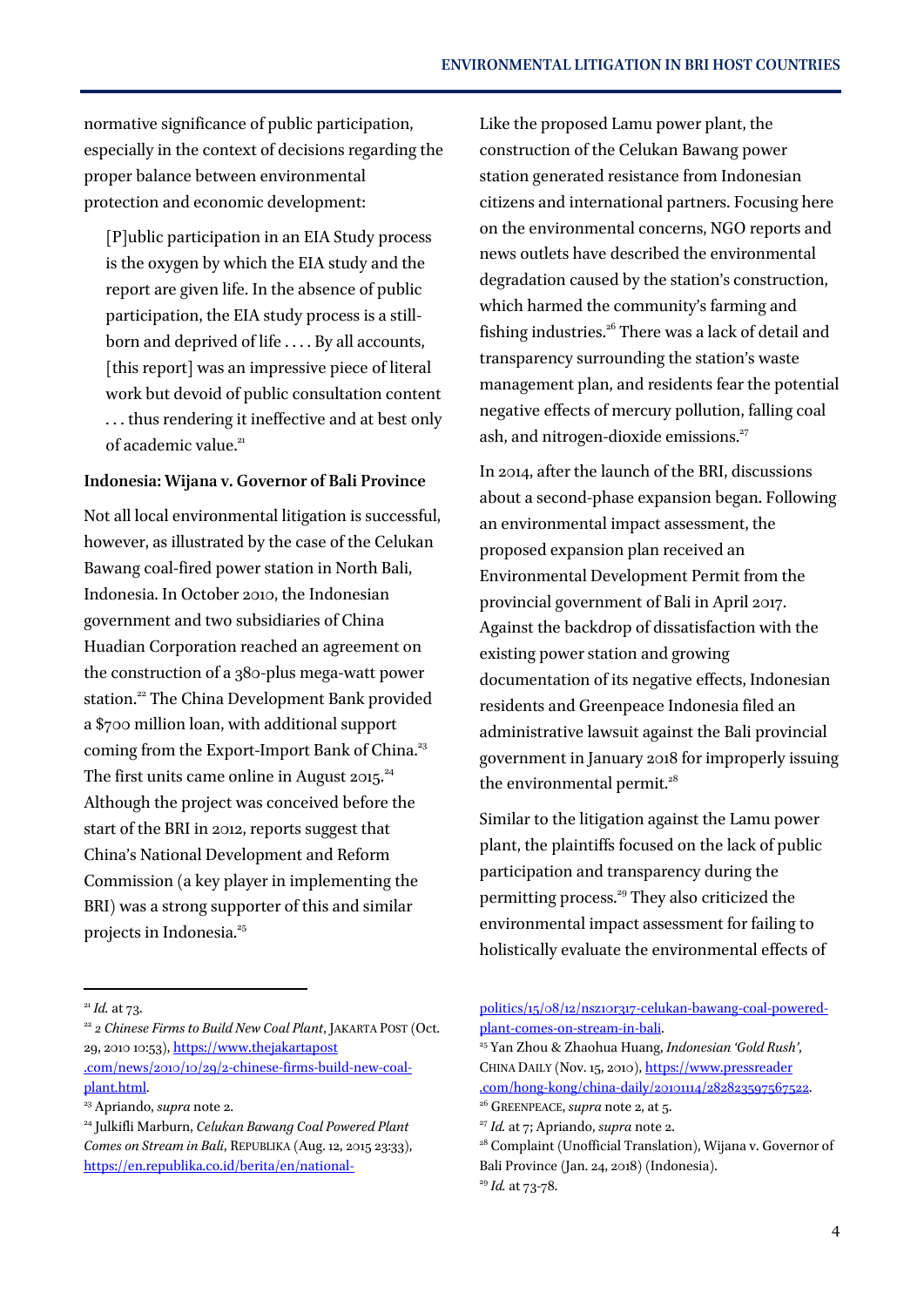the expansion, among other deficiencies.<sup>30</sup> In addition to alleging violations of Indonesian statutes related to the protection and management of coastal areas and small islands, the litigants alleged violations of the United Nations Framework Convention on Climate Change and the Paris Agreement.<sup>31</sup> Nine local and international environmental NGOs filed an amicus brief in support of the litigants' claims in June 2018.<sup>32</sup> The litigants requested that the court enjoin the expansion project and nullify the environmental permit.

Unlike in Kenya, the Indonesian courts ruled against the plaintiffs. The Denpasar State Administrative Court rejected the case in August 2018.<sup>33</sup> Although I was unable to find much detail on the reasoning of the court, news reports alluded to the plaintiffs' lack of standing and the court's belief that new technology would be able to mitigate the risk of pollution.<sup>34</sup> Both the Surabaya High Court and then the Supreme Court of Indonesia upheld the decision on appeal.<sup>35</sup>

#### **Potential Impacts and Implications**

By presenting these case studies side by side, I draw attention to a specific but important type of legal response to the BRI. Although the cases resulted in different outcomes, they indicate the environmental concerns generated by BRI projects more generally. The examples also point to the kinds of domestic legal claims that might be brought to resist these projects.

1

Zooming in on the decisions themselves reveals some of the limits of environmental litigation. In Indonesia, the courts allowed the proposed expansion to proceed despite the litigants' best efforts to challenge the legitimacy of the licensing process. In Kenya, while the NET ruled in favor of the plaintiffs, the decision was quite narrow. For example, the NET emphasized that it was not questioning the legitimacy of coal energy as a possible energy source, but only whether the defendants complied with the procedures for setting up such plants. $3^6$  Even after the decision in favor of the plaintiffs, Amu Power Company can conduct a new ESIA; if approved and proper, the Lamu power station may still come online in the coming years.

Nonetheless, I suggest that the two cases have implications beyond the four corners of their respective judgments. For Chinese companies and officials, the setback in Kenya highlights the difficulties of handling the environmental concerns that accompany international development efforts. Notably, Chinese ambassador to Kenya Wu Peng invited members of deCOALonize to discuss the Lamu power station only two days after the NET decision. In the meeting, Ambassador Wu emphasized the right of Kenyans to decide whether there would or would not be a coal-fired power plant as well as his personal opposition to such plants.<sup>37</sup> Despite the failed litigation at Celukan Bawang, the

<sup>30</sup> *Id.* at 113-34.

<sup>&</sup>lt;sup>31</sup> *Id.* at 48-65.

<sup>&</sup>lt;sup>32</sup> Brief for Wijani et al. as Amici Curiae Supporting Plaintiffs, Wijani v. Governor of Bali Province (June 26, 2018) (Indonesia).

<sup>33</sup> Michael Taylor, *Court Rejects Bid to Stop Expansion of Coal-Fired Power Plant in Bali*, JAKARTA GLOBE (Aug. 18, 2018), [https://jakartaglobe.id/news/court-rejects-bid-to-stop](https://jakartaglobe.id/news/court-rejects-bid-to-stop-expansion-of-coal-fired-power-plant-in-bali)[expansion-of-coal-fired-power-plant-in-bali.](https://jakartaglobe.id/news/court-rejects-bid-to-stop-expansion-of-coal-fired-power-plant-in-bali)  <sup>34</sup> *Id.*

<sup>35</sup> Apriando, *supra* not[e 2.](#page-0-0)

<sup>&</sup>lt;sup>36</sup> Save Lamu v. National Environmental Management Authority (2019) (N.E.T.) (Kenya), 19.

<sup>37</sup> *deCOALonize Team Meets with Chinese Ambassador to Kenya WU Peng Over Controversial Lamu Coal Plant*, DECOALONISE (July 1, 2019)[, https://www.decoalonize.org](https://www.decoalonize.org/decoalonize-team-meets-with-chinese-ambassador-to-kenya-wu-peng-over-controversial-lamu-coal-plant) [/decoalonize-team-meets-with-chinese-ambassador-to](https://www.decoalonize.org/decoalonize-team-meets-with-chinese-ambassador-to-kenya-wu-peng-over-controversial-lamu-coal-plant)[kenya-wu-peng-over-controversial-lamu-coal-plant.](https://www.decoalonize.org/decoalonize-team-meets-with-chinese-ambassador-to-kenya-wu-peng-over-controversial-lamu-coal-plant) In contrast, U.S. ambassador to Kenya Kyle McCarter registered his dissatisfaction in a tweet that stated: "Kenya needs a larger less costly base load of power first. Coal is the cleanest